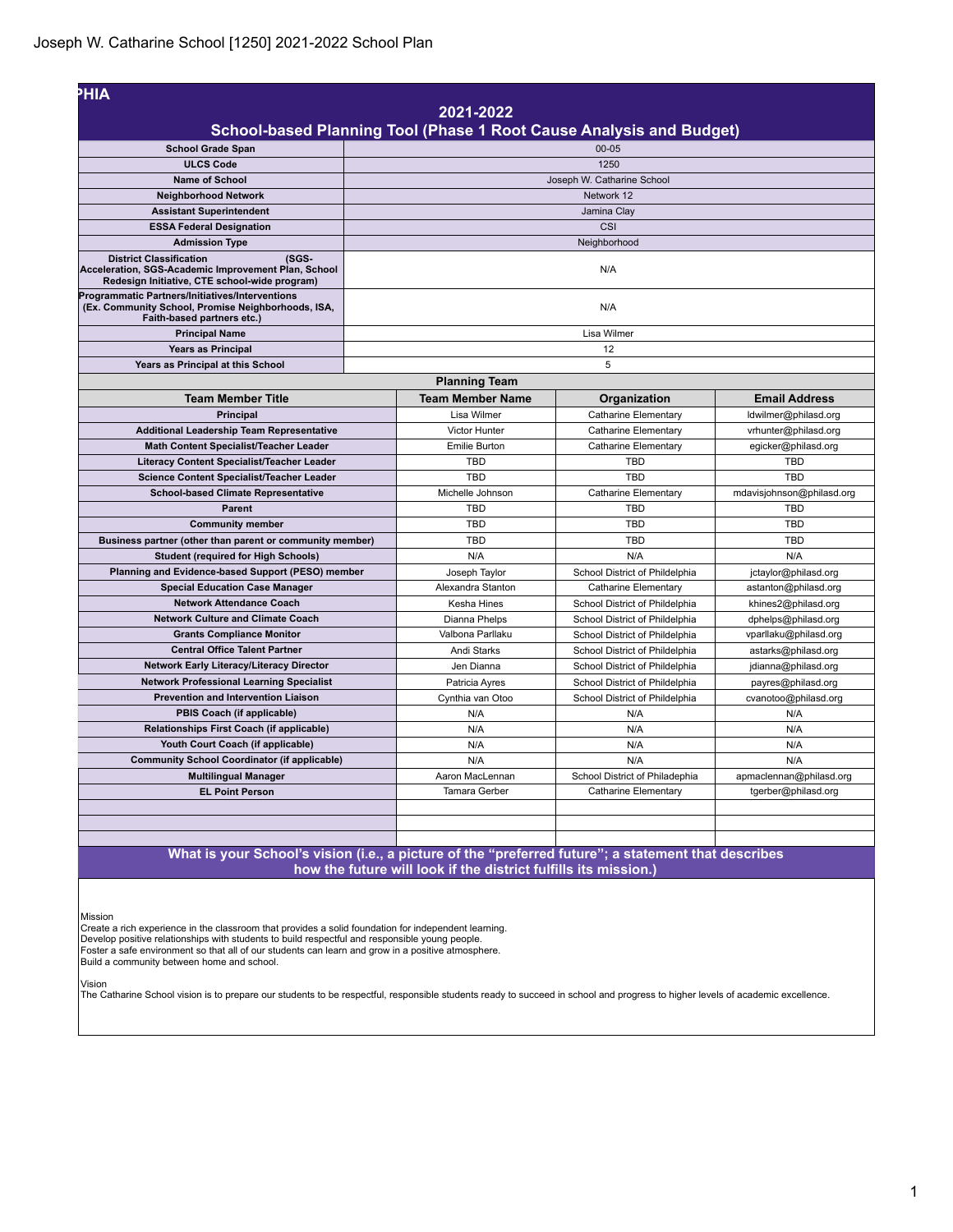| Joseph W. Catharine - ADDITIONAL DATA ANALYSIS                                                                                                                                                                                                                                     |                 |               |                       |                             |                                                                    |                                                      |                     |                                     |                |                                                 |        |        |        |  |
|------------------------------------------------------------------------------------------------------------------------------------------------------------------------------------------------------------------------------------------------------------------------------------|-----------------|---------------|-----------------------|-----------------------------|--------------------------------------------------------------------|------------------------------------------------------|---------------------|-------------------------------------|----------------|-------------------------------------------------|--------|--------|--------|--|
| Review the below data points with members of your planning team. Under each metric, identify the<br>areas of strength and concerns. You should start with the data presented in this sheet, then use the<br>links to dig deeper into grade-level, subgroup, and performance tiers. |                 |               |                       |                             |                                                                    |                                                      |                     |                                     |                |                                                 |        |        |        |  |
| <b>ELA Assessment Data</b><br>(Leading Indicators for Board Goals #1-2, and 4)                                                                                                                                                                                                     |                 |               |                       |                             |                                                                    |                                                      |                     |                                     |                |                                                 |        |        |        |  |
|                                                                                                                                                                                                                                                                                    |                 |               |                       |                             |                                                                    | AIMSweb Reading Gr K-5 Data (Click for link to data) |                     |                                     |                |                                                 |        |        |        |  |
| aimsweb                                                                                                                                                                                                                                                                            |                 |               | <b>Winter 2020-21</b> |                             |                                                                    |                                                      |                     | Fall 2020-21                        |                |                                                 |        |        |        |  |
| <b>Reading</b>                                                                                                                                                                                                                                                                     | <b>Particip</b> | Tier 1        | Tier 2                | Tier 3                      | <b>SGP</b>                                                         | <b>Particip</b>                                      | Tier 1              | Tier 2                              | Tier 3         |                                                 |        |        |        |  |
| ĸ                                                                                                                                                                                                                                                                                  | 77.8%           | 7.1%          | 19.0%                 | 73.8%                       | 30                                                                 | 84.0%                                                | 14.3%               | 21.4%                               | 64.3%          |                                                 |        |        |        |  |
| 1st                                                                                                                                                                                                                                                                                | 79.5%           | 19.4%         | 6.5%                  | 74.2%                       | 30                                                                 | 91.0%                                                | 18.3%               | 4.2%                                | 77.5%          |                                                 |        |        |        |  |
| 2nd                                                                                                                                                                                                                                                                                | 80.9%           | 34.5%         | 25.5%                 | 40.0%                       | 43                                                                 | 47.1%                                                | 39.4%               | 18.2%                               | 42.4%          |                                                 |        |        |        |  |
| 3rd                                                                                                                                                                                                                                                                                | 85.5%           | 32.2%         | 16.9%                 | 50.8%                       | 49                                                                 | 65.2%                                                | 33.3%               | 17.8%                               | 48.9%          |                                                 |        |        |        |  |
| 4th                                                                                                                                                                                                                                                                                | 67.2%           | 33.3%         | 17.8%                 | 48.9%                       | 38                                                                 | 61.2%                                                | 48.8%               | 12.2%                               | 39.0%          |                                                 |        |        |        |  |
| 5th                                                                                                                                                                                                                                                                                | 87.7%           | 31.3%         | 21.9%                 | 46.9%                       | 49                                                                 | 75.0%                                                | 35.2%               | 22.2%                               | 42.6%          |                                                 |        |        |        |  |
|                                                                                                                                                                                                                                                                                    |                 |               |                       | <b>Math Assessment Data</b> |                                                                    | (Leading Indicators for Board Goals 3, and 4)        |                     |                                     |                |                                                 |        |        |        |  |
|                                                                                                                                                                                                                                                                                    |                 |               |                       |                             |                                                                    | AIMSweb Math Gr K-5 Data (Click for link to data)    |                     |                                     |                |                                                 |        |        |        |  |
| aimsweb                                                                                                                                                                                                                                                                            |                 |               | <b>Winter 2020-21</b> |                             |                                                                    |                                                      |                     | Fall 2020-21                        |                |                                                 |        |        |        |  |
| <b>Math</b>                                                                                                                                                                                                                                                                        | <b>Particip</b> | Tier 1        | Tier 2                | Tier 3                      | <b>SGP</b>                                                         | <b>Particip</b>                                      | Tier 1              | Tier 2                              | Tier 3         |                                                 |        |        |        |  |
| ĸ                                                                                                                                                                                                                                                                                  | 74.1%           | 42.5%         | 22.5%                 | 35.0%                       | 68                                                                 | 80.0%                                                | 10.0%               | 22.5%                               | 67.5%          |                                                 |        |        |        |  |
| 1st                                                                                                                                                                                                                                                                                | 74.4%<br>85.3%  | 3.4%<br>25.9% | 19.0%                 | 77.6%                       | 32<br>34                                                           | 73.1%                                                | 8.8%                | 14.0%<br>17.9%                      | 77.2%<br>35.9% |                                                 |        |        |        |  |
| 2nd<br>3rd                                                                                                                                                                                                                                                                         | 88.4%           | 19.7%         | 13.8%<br>21.3%        | 60.3%<br>59.0%              | 33                                                                 | 55.7%<br>65.2%                                       | 46.2%<br>33.3%      | 17.8%                               | 48.9%          |                                                 |        |        |        |  |
| 4th                                                                                                                                                                                                                                                                                | 83.6%           | 14.3%         | 16.1%                 | 69.6%                       | 39                                                                 | 67.2%                                                | 22.2%               | 8.9%                                | 68.9%          |                                                 |        |        |        |  |
| 5th                                                                                                                                                                                                                                                                                | 87.7%           | 18.8%         | 25.0%                 | 56.3%                       | 50                                                                 | 75.0%                                                | 5.6%                | 16.7%                               | 77.8%          |                                                 |        |        |        |  |
|                                                                                                                                                                                                                                                                                    |                 |               |                       |                             |                                                                    |                                                      | <b>Climate Data</b> |                                     |                |                                                 |        |        |        |  |
|                                                                                                                                                                                                                                                                                    |                 |               |                       |                             |                                                                    |                                                      |                     |                                     |                |                                                 |        |        |        |  |
|                                                                                                                                                                                                                                                                                    |                 |               |                       |                             |                                                                    |                                                      |                     | <b>Monthly Attendance Snapshots</b> |                | <b>Suspension Data (Click for link to data)</b> |        |        |        |  |
| Annual Attendance Data (Click for link to data)<br>(Click for link to data)<br><b>Attendance</b><br>2020-21<br><b>March</b><br><b>March</b><br>(% of students)<br><b>YTD</b><br>2019-20<br>2018-19<br>2017-18<br><b>Jan 2021</b><br><b>Jan 2020</b><br>2020<br>2019                |                 |               |                       |                             | <b>Students with Zero</b><br><b>Suspensions (% of</b><br>students) | 2019-20                                              | 2018-19             | 2017-18                             |                |                                                 |        |        |        |  |
| $95%+days$                                                                                                                                                                                                                                                                         |                 | 46.8%         | 53.0%                 | 45.9%                       | 49.1%                                                              | 47.5%                                                | 52.5%               | 53.0%                               | 46.8%          | <b>All students</b>                             | 99.0%  | 99.6%  | 99.2%  |  |
| 90-95% days                                                                                                                                                                                                                                                                        |                 | 16.4%         | 21.7%                 | 24.8%                       | 24.6%                                                              | 16.7%                                                | 24.0%               | 21.7%                               | 25.5%          | <b>Black/Afr Amer</b>                           | 98.7%  | 99.5%  | 99.1%  |  |
| 85-90% days                                                                                                                                                                                                                                                                        |                 | 9.8%          | 11.3%                 | 11.6%                       | 12.4%                                                              | 8.6%                                                 | 9.7%                | 11.3%                               | 10.7%          | Hispanic/Latino                                 | 100.0% | 100.0% | 100.0% |  |
| 80-85% days                                                                                                                                                                                                                                                                        |                 | 4.3%          | 5.6%                  | 8.0%                        | 5.9%                                                               | 5.2%                                                 | 6.5%                | 5.6%                                | 8.2%           | Asian                                           | 100.0% | 100.0% | 100.0% |  |
| <80% days                                                                                                                                                                                                                                                                          |                 | 22.7%         | 8.3%                  | 9.7%                        | 8.0%                                                               | 21.9%                                                | 7.3%                | 8.3%                                | 8.8%           | White                                           | 100.0% | 100.0% | 100.0% |  |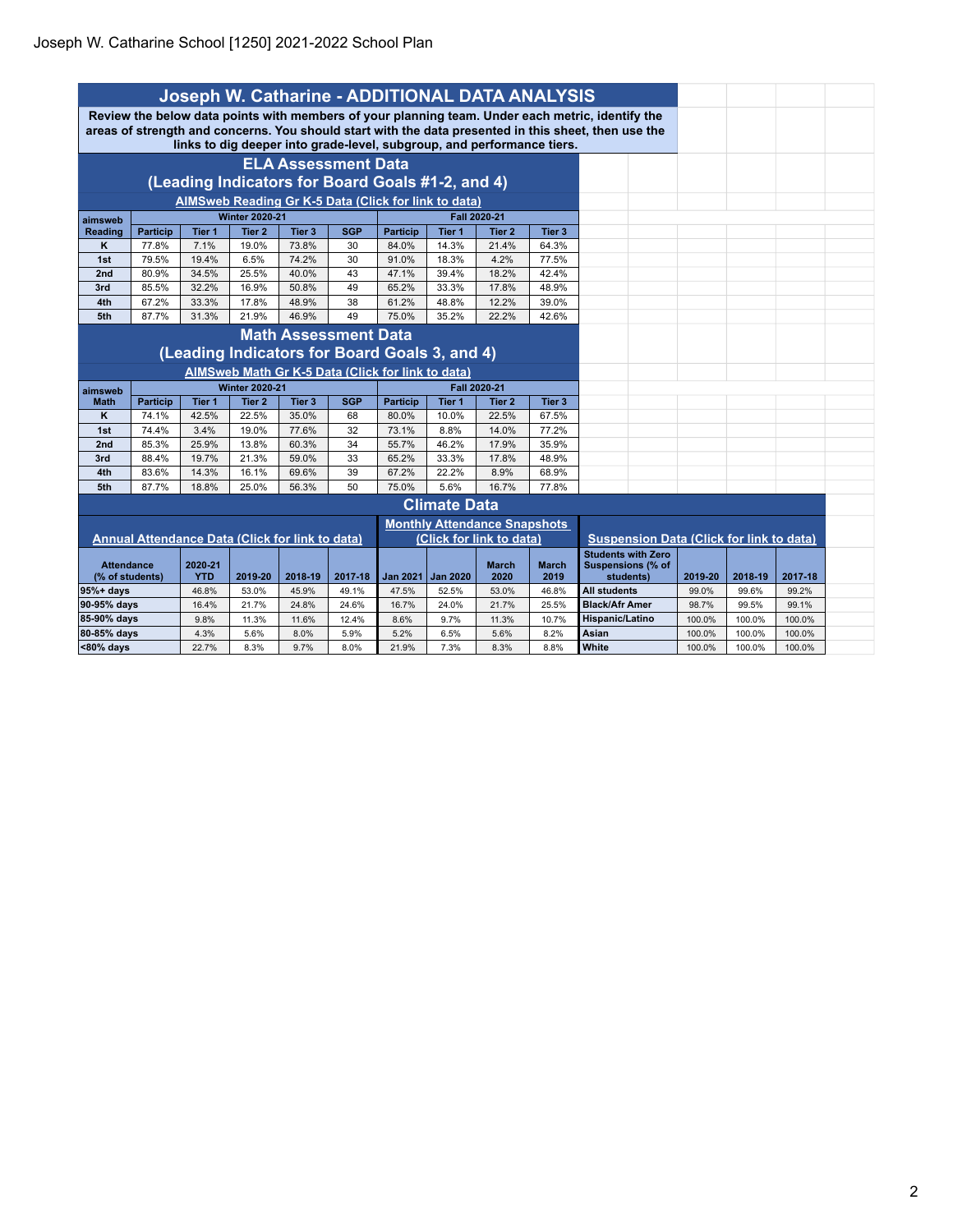|                                              | Joseph W. Catharine - Comprehensive Plan: Strategies and Action Steps                                                                                                                      |                                    |                                         |                                         |                                                                                                                                                                                                                                                                                                                                                                |  |  |
|----------------------------------------------|--------------------------------------------------------------------------------------------------------------------------------------------------------------------------------------------|------------------------------------|-----------------------------------------|-----------------------------------------|----------------------------------------------------------------------------------------------------------------------------------------------------------------------------------------------------------------------------------------------------------------------------------------------------------------------------------------------------------------|--|--|
|                                              |                                                                                                                                                                                            | <b>Evidence Based Strategy #1:</b> |                                         |                                         |                                                                                                                                                                                                                                                                                                                                                                |  |  |
|                                              | PBIS - New Schools (Focus: Tier I Climate Framework)                                                                                                                                       |                                    |                                         |                                         |                                                                                                                                                                                                                                                                                                                                                                |  |  |
| <b>Select Any</b><br><b>Applicable Goals</b> | <b>Why Statement</b>                                                                                                                                                                       |                                    | <b>Goal Statement</b>                   |                                         | <b>Essential Practice</b>                                                                                                                                                                                                                                                                                                                                      |  |  |
| <b>Additional Goal 1</b>                     | After a year out of the school building, we are focusing our efforts on re-<br>establishing our schoolwide expectations, norms, and practices as it relates to<br>behavior and attendance. | out-of-school suspensions          | At least _% of students will have zero  |                                         | EP12: Implement an evidence-based system of schoolwide positive<br>behavior interventions and supports. *This essential practice should<br>only be considered for schools that have been selected and trained<br>as a "PBIS School" through the Office of Sudent Support Services.                                                                             |  |  |
| <b>Additional Goal 2</b>                     | After a year out of the school building, we are focusing our efforts on re-<br>establishing our schoolwide expectations, norms, and practices as it relates to<br>behavior and attendance. | school 95% of days or more         | At least 6% of all students will attend |                                         | EP12: Implement an evidence-based system of schoolwide positive<br>behavior interventions and supports. *This essential practice should<br>only be considered for schools that have been selected and trained<br>as a "PBIS School" through the Office of Sudent Support Services.                                                                             |  |  |
|                                              |                                                                                                                                                                                            |                                    |                                         |                                         |                                                                                                                                                                                                                                                                                                                                                                |  |  |
|                                              |                                                                                                                                                                                            |                                    |                                         |                                         |                                                                                                                                                                                                                                                                                                                                                                |  |  |
|                                              |                                                                                                                                                                                            |                                    |                                         |                                         |                                                                                                                                                                                                                                                                                                                                                                |  |  |
|                                              | <b>Anticipated Outputs (link out to EP Look Fors)</b>                                                                                                                                      |                                    |                                         | <b>Monitoring/Evaluation</b>            |                                                                                                                                                                                                                                                                                                                                                                |  |  |
|                                              | At least 90% of staff can list at least 67% of the expectations<br>Formal system for acknowledging student behavior is used by at least 90% of staff                                       |                                    |                                         |                                         | Quarterly, the climate team will review Zero OSS and Serious Incident data to determine<br>whether we are on-track to meet our EOY Zero OSS goal. The climate team will review<br>minor and major referral data as well as fidelity check data every month during TIPS<br>meetings to determine whether behavior initiatives and climate deployment plans need |  |  |
|                                              | Academy Partner                                                                                                                                                                            | Account of the sense of            | And a finding of the state of the con-  | the state in a second financial and the | <b>NATALISTIC FINISHING CONTROL</b>                                                                                                                                                                                                                                                                                                                            |  |  |

| <b>Action Steps</b>                                                                                                                                                                            | <b>Anticipated</b><br><b>Start Date</b> | <b>Anticipated</b><br><b>Completion Date</b> | <b>Lead Person/Position</b>                                                                        | <b>Materials / Resources</b><br><b>Needed</b>           | PD.<br>Step? |
|------------------------------------------------------------------------------------------------------------------------------------------------------------------------------------------------|-----------------------------------------|----------------------------------------------|----------------------------------------------------------------------------------------------------|---------------------------------------------------------|--------------|
| Build a PBIS team                                                                                                                                                                              | 8/23/21                                 | 10/31/21                                     | Lisa Wilmer/Principal and<br>Michelle Johnson/Dean                                                 | <b>PBIS Manual</b>                                      | N            |
| Establish team operating procedures                                                                                                                                                            | 8/23/21                                 | 10/31/21                                     | Michelle Johnson/Dean                                                                              | PBIS Manual                                             | N            |
| Plan for regular PD time to get input and update staff on PBIS development                                                                                                                     | 8/23/21                                 | 10/31/21                                     | Lisa Wilmer/Principal and<br>Michelle Johnson/Dean                                                 | Calendar                                                | Y            |
| Create 3-5 schoolwide behavior expectations and associated behavior skills                                                                                                                     | 8/23/21                                 | 10/31/21                                     | Lisa Wilmer/Principal and<br>Michelle Johnson/Dean                                                 | <b>PBIS Manual</b>                                      | N            |
| Develop formal lesson plans for teaching behavior expectations                                                                                                                                 | 8/23/21                                 | 10/31/21                                     | Michelle Johnson/Dean                                                                              | Lesson Plan Templates.<br>PBIS Manual                   | N            |
| Make a school Behavior Management Flowchart                                                                                                                                                    | 8/23/21                                 | 10/31/21                                     | Lisa Wilmer/Principal and<br>Michelle Johnson/Dean                                                 | <b>Behavior Management</b><br><b>Flowchart Template</b> | N            |
| Solicit input on all core features and permanent products from students, staff,<br>and families                                                                                                | 8/23/21                                 | 2/1/22                                       | Lisa Wilmer/Principal.<br>Michelle Johnson/Dean.<br>Myia Easley/Counselor, and<br>Violet Bute/SISL | Feedback Form                                           | N            |
| A deployment plan will be created to assign climate support staff to monitor<br>common spaces throughout the school building                                                                   | 8/23/21                                 | 8/27/21                                      | Michelle Johnson/Dean and<br><b>Climate Support Staff</b>                                          | Deployment Plan                                         | N            |
| Climate support staff will consistently utilize school's system for acknowledging<br>positive student behavior to reinforce students who are upholding expectations<br>throughout the building | 8/31/21                                 | 6/11/22                                      | <b>Climate Support Staff</b>                                                                       | Positive Points System                                  | N            |
| The completion of action steps and impact of the strategy will be monitored in<br>monthly and quarterly routines with the leadership team.                                                     | 11/1/21                                 | 5/31/22                                      | Lisa Wilmer/Principal and<br>Michelle Johnson/Dean                                                 | School Plan, Routines<br>Agenda                         | N            |
| Schedule for entire PBIS team to attend 3 full days of training throughout the<br>year                                                                                                         | 11/1/21                                 | 12/1/21                                      | Lisa Wilmer/Principal and<br>Michelle Johnson/Dean                                                 | Calendar                                                | Y            |
| Create school-contextual classroom managed and office managed behavior<br>definitions                                                                                                          | 11/1/21                                 | 1/31/22                                      | Lisa Wilmer/Principal.<br>Michelle Johnson/Dean.<br>Myia Easley/Counselor, and<br>Violet Bute/SISL | Definitions Template, PBIS<br>Manual                    | N            |
| Complete all action plan steps between each day of training                                                                                                                                    | 12/1/21                                 | 6/1/21                                       | PBIS Team                                                                                          | PBIS Training Deliverables                              | N            |
| Prepare formal PBIS manual with all permanent products                                                                                                                                         | 2/1/22                                  | 6/1/22                                       | PBIS Team                                                                                          | PBIS Manual                                             | N            |
| Complete annual Tiered Fidelity Inventory (TFI) & Action Plan for next year                                                                                                                    | 4/1/22                                  | 5/1/22                                       | Lisa Wilmer/Principal                                                                              | <b>Tiered Fidelity Inventory</b><br>(TFI) & Action Plan | N            |
| Complete the Self-Assessment Survey                                                                                                                                                            | 4/1/22                                  | 5/1/22                                       | PBIS Team                                                                                          | Self-Assessment Survey                                  | N            |
| Schedule, plan for, and prepare to deliver student kickoffs and staff trainings for<br>next year                                                                                               | 5/1/22                                  | 6/1/22                                       | Michelle Johnson/Dean                                                                              | Calendar, PBIS Manual,<br>PBIS Lesson Plans             | N            |
|                                                                                                                                                                                                |                                         |                                              |                                                                                                    |                                                         |              |
|                                                                                                                                                                                                |                                         |                                              |                                                                                                    |                                                         |              |
|                                                                                                                                                                                                |                                         |                                              |                                                                                                    |                                                         |              |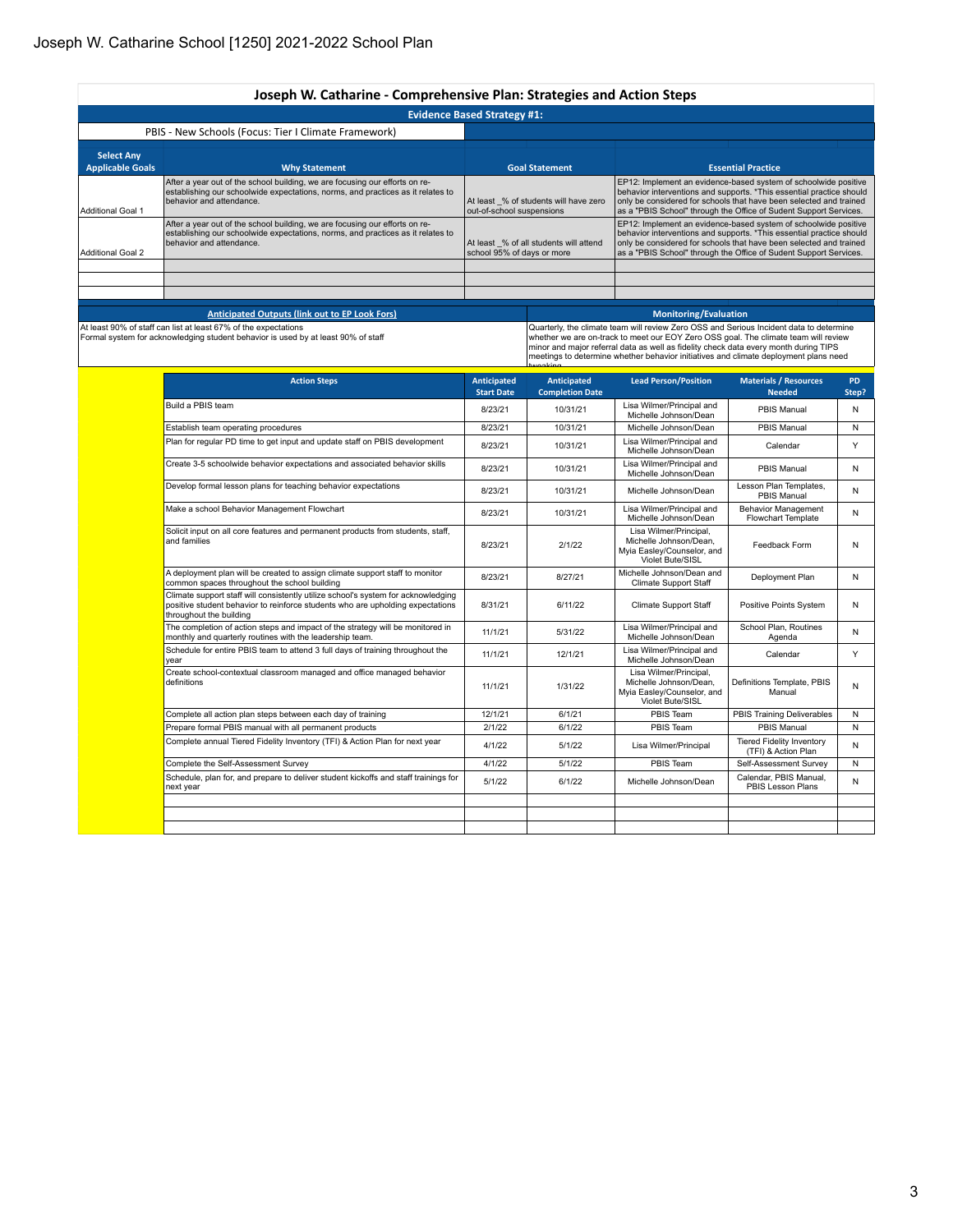|                                              | Joseph W. Catharine - Comprehensive Plan: Strategies and Action Steps                                                                                                                      |                           |                                       |                                                                                                                                                                                                                                                                                    |  |  |  |  |  |
|----------------------------------------------|--------------------------------------------------------------------------------------------------------------------------------------------------------------------------------------------|---------------------------|---------------------------------------|------------------------------------------------------------------------------------------------------------------------------------------------------------------------------------------------------------------------------------------------------------------------------------|--|--|--|--|--|
|                                              | <b>Evidence Based Strategy #2:</b>                                                                                                                                                         |                           |                                       |                                                                                                                                                                                                                                                                                    |  |  |  |  |  |
|                                              | Healing Together: Community Meeting (K-8) / Advisory (9-12) (Focus: Tier I)<br>Climate)                                                                                                    |                           |                                       |                                                                                                                                                                                                                                                                                    |  |  |  |  |  |
|                                              |                                                                                                                                                                                            |                           |                                       |                                                                                                                                                                                                                                                                                    |  |  |  |  |  |
| <b>Select Any</b><br><b>Applicable Goals</b> | <b>Why Statement</b>                                                                                                                                                                       |                           | <b>Goal Statement</b>                 | <b>Essential Practice</b>                                                                                                                                                                                                                                                          |  |  |  |  |  |
| Additional Goal 1                            | After a year out of the school building, we are focusing our efforts on re-<br>establishing our schoolwide expectations, norms, and practices as it relates to<br>behavior and attendance. | out-of-school suspensions | At least % of students will have zero | EP12: Implement an evidence-based system of schoolwide positive<br>behavior interventions and supports. *This essential practice should<br>only be considered for schools that have been selected and trained<br>as a "PBIS School" through the Office of Sudent Support Services. |  |  |  |  |  |
|                                              |                                                                                                                                                                                            |                           |                                       |                                                                                                                                                                                                                                                                                    |  |  |  |  |  |
|                                              |                                                                                                                                                                                            |                           |                                       |                                                                                                                                                                                                                                                                                    |  |  |  |  |  |
|                                              |                                                                                                                                                                                            |                           |                                       |                                                                                                                                                                                                                                                                                    |  |  |  |  |  |
|                                              |                                                                                                                                                                                            |                           |                                       |                                                                                                                                                                                                                                                                                    |  |  |  |  |  |
|                                              | <b>Anticipated Outputs (link out to EP Look Fors)</b>                                                                                                                                      |                           |                                       | Monitoring/Evaluation                                                                                                                                                                                                                                                              |  |  |  |  |  |

100% of K-8 classrooms have a daily, consistent time to conduct Community Meeting 90% of staff complete the training module on Community Meeting during the back-to-school reorganization week, approximately 1 hour

## The Student Well-being Survey will be administered to students monthly during Community<br>Meeting. The Climate Team will review Student Well-Being Survey data monthly to inform<br>planning for Community Meeting and other Tier 1

| <b>Action Steps</b>                                                                           | <b>Anticipated</b><br><b>Start Date</b> | <b>Anticipated</b><br><b>Completion Date</b> | <b>Lead Person/Position</b>                        | <b>Materials / Resources</b><br><b>Needed</b>                                                                                                           | <b>PD</b><br>Step? |
|-----------------------------------------------------------------------------------------------|-----------------------------------------|----------------------------------------------|----------------------------------------------------|---------------------------------------------------------------------------------------------------------------------------------------------------------|--------------------|
| Establish Community Meeting schedule for each grade                                           | 9/1/21                                  | 10/1/21                                      | Lisa Wilmer/Principal and<br>Michelle Johnson/Dean | Calendar                                                                                                                                                | N                  |
| Train staff in Community Meeting (and its connections to social-emotional<br>learning)        | 9/1/21                                  | 10/15/21                                     | Michelle Johnson/Dean                              | <b>Community Meeting</b><br><b>Training Materials</b>                                                                                                   | Υ                  |
| Create a Year-Long calendar of Community Meeting topics and responsibilities                  | 9/1/21                                  | 10/15/21                                     | Michelle Johnson/Dean                              | Calendar and Community<br>Meeting Curriculum                                                                                                            | N                  |
| Revisit Community Meeting calendar weekly during Common Planning Time<br>and revise as needed | 10/15/21                                | 6/1/22                                       | Michelle Johnson/Dean                              | Calendar, Qualitative data<br>(informal engagement<br>evaluation, coaching<br>feedback forms) and<br>school-level data (e.g.<br>ODRs, bullying reports) | N                  |
| Progress monitor implementation                                                               | 11/1/21                                 | 6/1/22                                       | Michelle Johnson/Dean                              | "Check for Understanding"<br>Survey for Staff                                                                                                           | N                  |
| Incorporate Student Well-Being Survey                                                         | 11/1/21                                 | 12/22/21                                     | Michelle Johnson/Dean                              | Student Well-Being Survey                                                                                                                               | İΝ                 |
| Make a plan for ongoing coaching and support                                                  | 11/1/21                                 | 12/22/21                                     | Michelle Johnson/Dean                              | District Climate Support<br>Staff                                                                                                                       | ٧                  |
|                                                                                               |                                         |                                              |                                                    |                                                                                                                                                         |                    |
|                                                                                               |                                         |                                              |                                                    |                                                                                                                                                         |                    |
|                                                                                               |                                         |                                              |                                                    |                                                                                                                                                         |                    |
|                                                                                               |                                         |                                              |                                                    |                                                                                                                                                         |                    |
|                                                                                               |                                         |                                              |                                                    |                                                                                                                                                         |                    |
|                                                                                               |                                         |                                              |                                                    |                                                                                                                                                         |                    |
|                                                                                               |                                         |                                              |                                                    |                                                                                                                                                         |                    |
|                                                                                               |                                         |                                              |                                                    |                                                                                                                                                         |                    |
|                                                                                               |                                         |                                              |                                                    |                                                                                                                                                         |                    |
|                                                                                               |                                         |                                              |                                                    |                                                                                                                                                         |                    |
|                                                                                               |                                         |                                              |                                                    |                                                                                                                                                         |                    |
|                                                                                               |                                         |                                              |                                                    |                                                                                                                                                         |                    |
|                                                                                               |                                         |                                              |                                                    |                                                                                                                                                         |                    |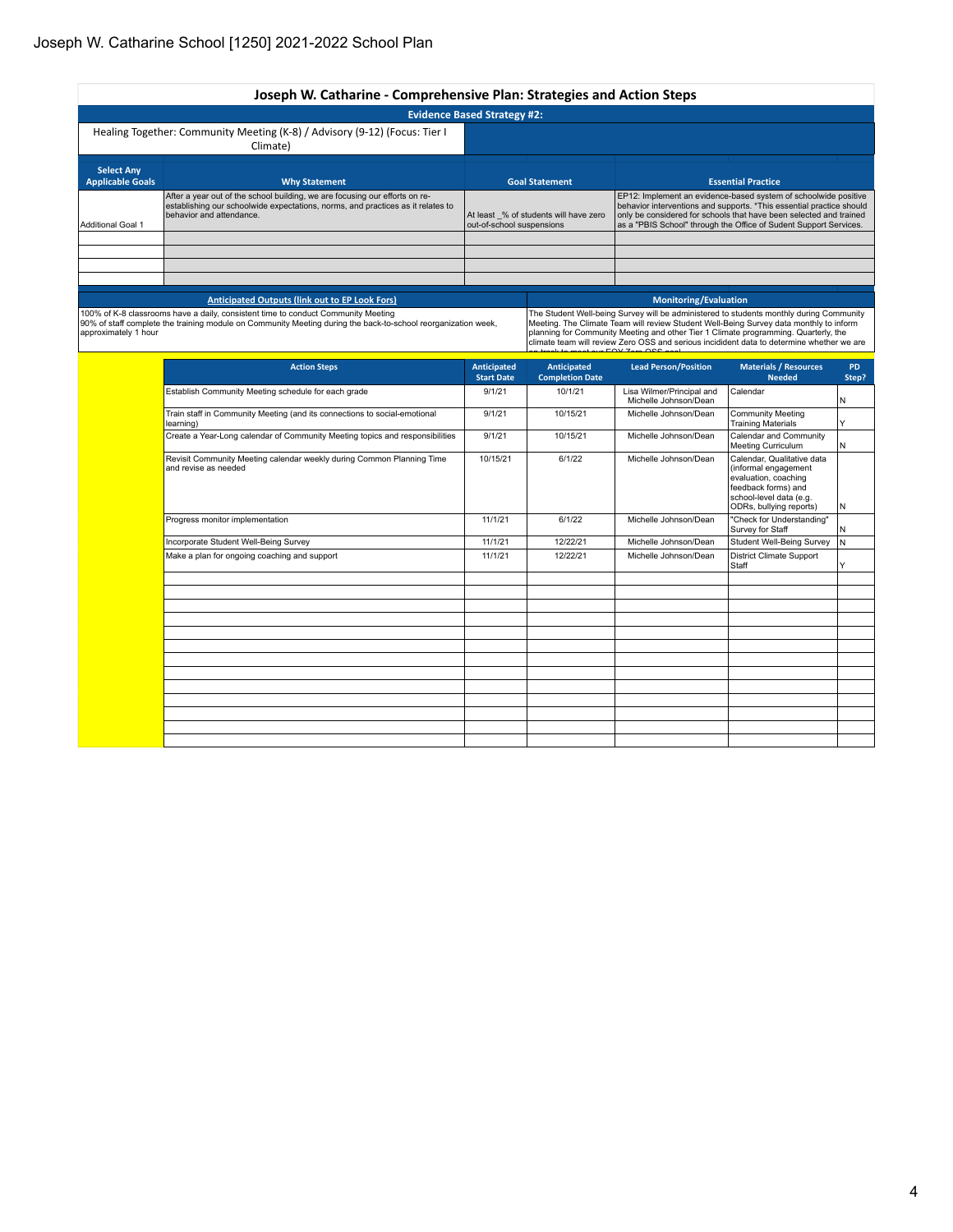|                                              | Joseph W. Catharine - Comprehensive Plan: Strategies and Action Steps                                                                                                                                                                                                            |                                         |                                              |                                                    |                                                                                                                                                                                                                                                                                    |             |
|----------------------------------------------|----------------------------------------------------------------------------------------------------------------------------------------------------------------------------------------------------------------------------------------------------------------------------------|-----------------------------------------|----------------------------------------------|----------------------------------------------------|------------------------------------------------------------------------------------------------------------------------------------------------------------------------------------------------------------------------------------------------------------------------------------|-------------|
|                                              |                                                                                                                                                                                                                                                                                  | <b>Evidence Based Strategy #3:</b>      |                                              |                                                    |                                                                                                                                                                                                                                                                                    |             |
|                                              | Early Warning Indicator Monitoring System/SAIP Process(Focus: Tiers I-III<br>Attendance)                                                                                                                                                                                         |                                         |                                              |                                                    |                                                                                                                                                                                                                                                                                    |             |
| <b>Select Any</b><br><b>Applicable Goals</b> | <b>Why Statement</b>                                                                                                                                                                                                                                                             |                                         | <b>Goal Statement</b>                        |                                                    | <b>Essential Practice</b>                                                                                                                                                                                                                                                          |             |
| <b>Additional Goal 2</b>                     | After a year out of the school building, we are focusing our efforts on re-<br>establishing our schoolwide expectations, norms, and practices as it relates to<br>behavior and attendance.<br>At least 6% of all students will attend<br>school 95% of days or more              |                                         |                                              |                                                    | EP12: Implement an evidence-based system of schoolwide positive<br>behavior interventions and supports. *This essential practice should<br>only be considered for schools that have been selected and trained<br>as a "PBIS School" through the Office of Sudent Support Services. |             |
|                                              |                                                                                                                                                                                                                                                                                  |                                         |                                              |                                                    |                                                                                                                                                                                                                                                                                    |             |
|                                              | <b>Anticipated Outputs (link out to EP Look Fors)</b>                                                                                                                                                                                                                            |                                         |                                              | <b>Monitoring/Evaluation</b>                       |                                                                                                                                                                                                                                                                                    |             |
|                                              | 70% of students who require a Student Attendance Improvement Conference will have one<br>90% of students who require a Student Attendance Improvement Plan will have one                                                                                                         |                                         | student attendance.                          |                                                    | Quarterly, the attendance team will review 95% attendance data to determine whether we<br>are on-track to meet our EOY 95% attendance goal. SAIPs will be progress monitored every<br>30 days to determine whether interventions are having a positive impact on individual        |             |
|                                              | <b>Action Steps</b>                                                                                                                                                                                                                                                              | <b>Anticipated</b><br><b>Start Date</b> | <b>Anticipated</b><br><b>Completion Date</b> | <b>Lead Person/Position</b>                        | <b>Materials / Resources</b><br><b>Needed</b>                                                                                                                                                                                                                                      | PD<br>Step? |
|                                              | Train attendance team in the Early Warning Indicator (EWI) process                                                                                                                                                                                                               | 8/23/21                                 | 9/30/21                                      | Myia Easley/Counselor                              | <b>EWI Report</b>                                                                                                                                                                                                                                                                  | Y           |
|                                              | Train teachers in their role in implementing the school's attendance plan. This<br>includes checking in with students/families with 1-3 absences to ensure<br>attendance policies are understood, correctly taking attendance daily, and<br>taking part in the MTSS process.     | 8/23/21                                 | 9/30/21                                      | Victor Hunter/Assistant<br>Principal               | PD Calendar, EWI Report,<br><b>Student Information System</b><br>(SIS), C-31 Letter                                                                                                                                                                                                | Υ           |
|                                              | Facilitate weekly attendance team meetings, during which attendance data from<br>the Early Warning Indicator (EWI) reports/initiatives will be reviewed by 95%+,<br>90-94%, and <90% attendance band, and schoolwide initiatives or targeted<br>interventions will be discussed. | 9/10/21                                 | 6/1/22                                       | Myia Easley/Counselor                              | Meeting Schedule, EWI<br>Report, Student Information<br>System (SIS)                                                                                                                                                                                                               | N           |
|                                              | Students with 3+ unexcused absences will receive a C-31 letter in the mail.                                                                                                                                                                                                      | 9/17/21                                 | 6/1/22                                       | Violet Bute/SISL                                   | EWI Report, Student<br>Information System (SIS),<br>C-31 Letter                                                                                                                                                                                                                    | N           |
|                                              | Schedule student attendance improvement conferences (SAICs) with the<br>parents of students with 6+ unexcused absences.                                                                                                                                                          | 10/1/21                                 | 6/1/22                                       | Violet Bute/SISL                                   | EWI Report, Student<br>Information System (SIS)                                                                                                                                                                                                                                    | Ν           |
|                                              | During SAICs, the attendance team will work with the students/families to<br>identify barriers to attending school and develop a student attendance<br>improvement plan (SAIP) that outlines interventions that target these barriers.                                           | 10/1/21                                 | 6/1/22                                       | Myia Easley/Counselor                              | EWI Report, Student<br>Information System (SIS),<br>SAIP Template                                                                                                                                                                                                                  | N           |
|                                              | The attendance team will progress monitor SAIPs every 30 days                                                                                                                                                                                                                    | 11/1/21                                 | 6/1/22                                       | Violet Bute/SISL                                   | EWI Report, Student<br>Information System (SIS),<br>SAIPS                                                                                                                                                                                                                          | Ν           |
|                                              | Once a student reaches 10 unexcused absences, truancy paperwork will be<br>completed and sent to the Attendance and Truancy Office.                                                                                                                                              | 11/1/21                                 | 6/1/22                                       | Myia Easley/Counselor                              | EWI Report, Student<br>Information System (SIS),<br>SAIPs, Truancy Paperwork                                                                                                                                                                                                       | N           |
|                                              | The completion of action steps and impact of the strategy will be monitored in<br>monthly and quarterly routines with the leadership team.                                                                                                                                       | 11/1/21                                 | 5/31/22                                      | Lisa Wilmer/Principal and<br>Myia Easley/Counselor | School Plan, Routines<br>Agenda                                                                                                                                                                                                                                                    | N           |
|                                              |                                                                                                                                                                                                                                                                                  |                                         |                                              |                                                    |                                                                                                                                                                                                                                                                                    |             |
|                                              |                                                                                                                                                                                                                                                                                  |                                         |                                              |                                                    |                                                                                                                                                                                                                                                                                    |             |
|                                              |                                                                                                                                                                                                                                                                                  |                                         |                                              |                                                    |                                                                                                                                                                                                                                                                                    |             |
|                                              |                                                                                                                                                                                                                                                                                  |                                         |                                              |                                                    |                                                                                                                                                                                                                                                                                    |             |
|                                              |                                                                                                                                                                                                                                                                                  |                                         |                                              |                                                    |                                                                                                                                                                                                                                                                                    |             |
|                                              |                                                                                                                                                                                                                                                                                  |                                         |                                              |                                                    |                                                                                                                                                                                                                                                                                    |             |
|                                              |                                                                                                                                                                                                                                                                                  |                                         |                                              |                                                    |                                                                                                                                                                                                                                                                                    |             |
|                                              |                                                                                                                                                                                                                                                                                  |                                         |                                              |                                                    |                                                                                                                                                                                                                                                                                    |             |
|                                              |                                                                                                                                                                                                                                                                                  |                                         |                                              |                                                    |                                                                                                                                                                                                                                                                                    |             |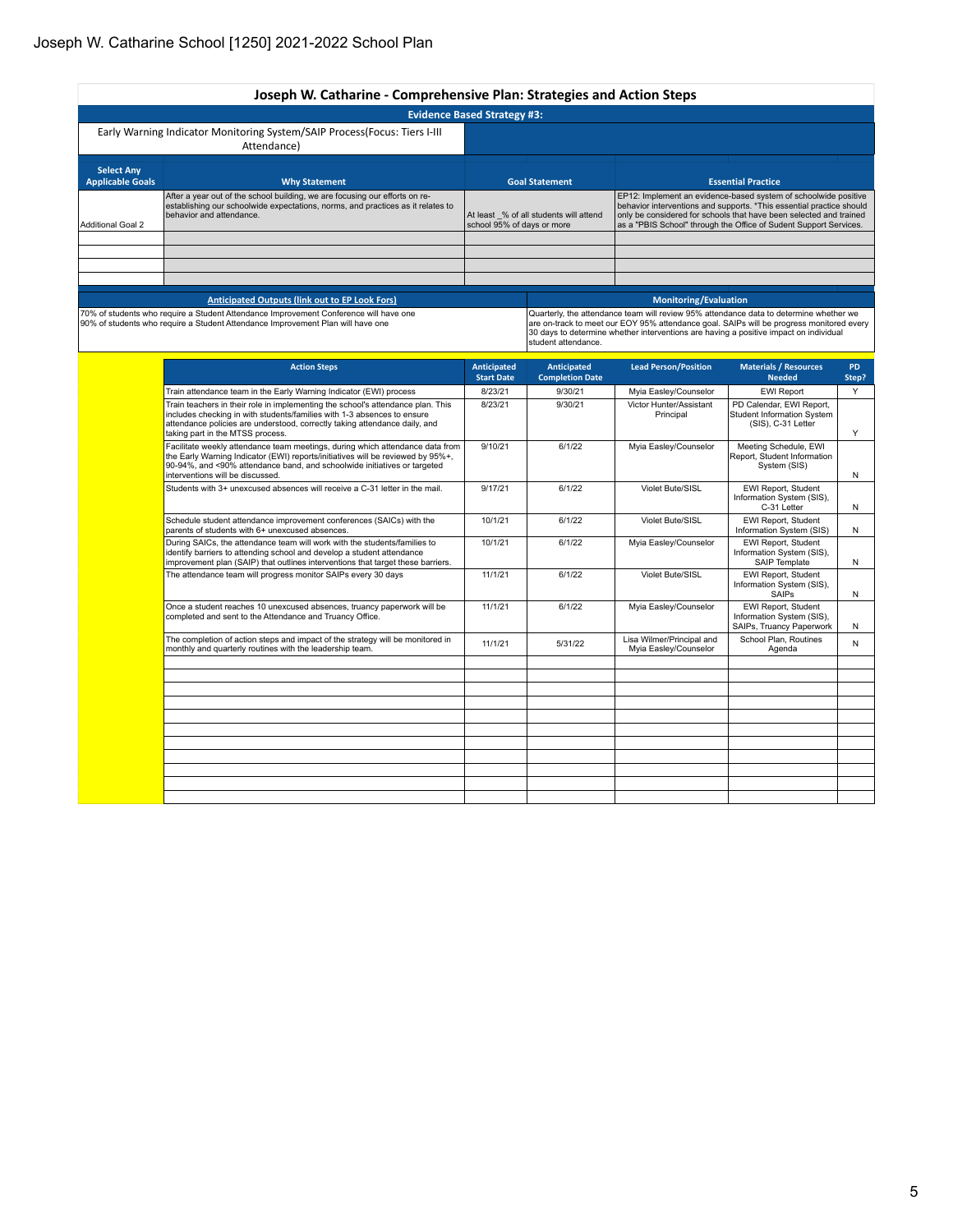|  | Joseph W. Catharine - Comprehensive Plan: Strategies and Action Steps |  |
|--|-----------------------------------------------------------------------|--|
|  |                                                                       |  |

|                                              |                                                                                                                                        | <b>Evidence Based Strategy #4:</b>                                                                            |                                                                                                                                                                                                                                       |
|----------------------------------------------|----------------------------------------------------------------------------------------------------------------------------------------|---------------------------------------------------------------------------------------------------------------|---------------------------------------------------------------------------------------------------------------------------------------------------------------------------------------------------------------------------------------|
|                                              | MTSS (Focus: Tier I Academics)                                                                                                         |                                                                                                               | Improving Adolescent Literacy WWC Practice Guide-https://ies.ed.<br>gov/ncee/wwc/Docs/PracticeGuide/adlit pg 082608.pdf<br>Assisting Students Struggling with Mathematics-<br>gov/ncee/wwc/PracticeGuide/2                            |
| <b>Select Any</b><br><b>Applicable Goals</b> | <b>Why Statement</b>                                                                                                                   | <b>Goal Statement</b>                                                                                         | <b>Essential Practice</b>                                                                                                                                                                                                             |
| Board Goal 1                                 | Teachers are not yet expert at utilzing a variety of student data to create flexible<br>small groups that addresses common skill gaps. | Grade 3-8 students proficient on ELA<br>PSSA will grow from 35.7% in August<br>2019 to 65.0% by August 2026.  | EP03: School teams use a collaborative process to analyze a variety of<br>assessment data (including diagnostic, formative, and summative) in<br>order to monitor student learning and adjust programs and instructional<br>practices |
| Board Goal 2                                 | Teachers are not yet expert at utilzing a variety of student data to create flexible<br>small groups that addresses common skill gaps. | 3rd grade students proficient on ELA<br>PSSA will grow from 32.5% in August<br>2019 to 62.0% by August 2026.  | EP03: School teams use a collaborative process to analyze a variety of<br>assessment data (including diagnostic, formative, and summative) in<br>order to monitor student learning and adjust programs and instructional<br>practices |
| Board Goal 3                                 | Teachers are not yet expert at utilzing a variety of student data to create flexible<br>small groups that addresses common skill gaps. | Grade 3-8 students proficient on Math<br>PSSA will grow from 21.5% in August<br>2019 to 52.0% by August 2026. | EP03: School teams use a collaborative process to analyze a variety of<br>assessment data (including diagnostic, formative, and summative) in<br>order to monitor student learning and adjust programs and instructional<br>practices |
|                                              |                                                                                                                                        |                                                                                                               |                                                                                                                                                                                                                                       |
|                                              |                                                                                                                                        |                                                                                                               |                                                                                                                                                                                                                                       |

**[Anticipated Outputs \(link out to EP Look Fors\)](https://drive.google.com/file/d/1F5GSUIxJlY0qzadHA0FHMLhO3tHJqHxM/view) Monitoring/Evaluation**

90% of Tier III (Intensive Intervention) students will have an ELA MTSS plan in SIS 85% of Tier III (Intensive Intervention) students will be progress monitored at least once in between quarterly

assessment cycles<br>90% of Tier II students will receive SGI or one-to-one instruction at least three times a week.<br>90% of Tier III students will receive SGI or one-to-one instruction at least three to five times a week.

90% of lesson plans will contain appropriate strategies and practices (ie. differentation and scaffolding) for flexible SGI<br>for Tier II and Tier III students taking into consideration student data analysis addressing commo

On a quarterly basis, student achievement data from the district's within-year assessment will be reviewed to determine whether students are on track to meet proficiency/growth goals.<br>On a quarterly basis, administration will review participation rates on the district's within-year<br>assessment to ensure that all student accordingly. Monthly, the leadership team will review MTSS plans in SIS, lesson plans, and informal

walkthrough documentation focusing on the planning and delivery of flexible small group<br>instruction that address common skill gaps aligned to the student data analysis and looking for<br>practices such as differentation and s

| <b>Action Steps</b>                                                                                                                                                                                                                                                                                                                                                                                                                                                             | <b>Anticipated</b><br><b>Start Date</b> | <b>Anticipated</b><br><b>Completion Date</b> | <b>Lead Person/Position</b>                                                              | <b>Materials / Resources</b><br><b>Needed</b>                                    | PD Step? |
|---------------------------------------------------------------------------------------------------------------------------------------------------------------------------------------------------------------------------------------------------------------------------------------------------------------------------------------------------------------------------------------------------------------------------------------------------------------------------------|-----------------------------------------|----------------------------------------------|------------------------------------------------------------------------------------------|----------------------------------------------------------------------------------|----------|
| Teachers will receive PD at the start of the school year around (1) which<br>assessment reports to utilize for identifying class-level learning needs by<br>content, standard, concept, and skill (2) adjusting instruction based on that<br>class-level data analysis, and (3) expectations for implementing SDP's MTSS<br>framework                                                                                                                                           | 8/23/21                                 | 9/10/21                                      | Lisa Wilmer/Principal and<br>Victor Hunter/Assistant<br>Principal                        | SDP MTSS Guide, PD<br>Calendar, Assessment<br>Platform                           | Y        |
| Early Literacy Teachers who will be implementing Fundations will receive<br>professional development around selecting Learning Activities, utilizing the<br>Teacher Guide, and administering pre- and post-assessments.                                                                                                                                                                                                                                                         | 8/23/21                                 | 10/31/21                                     | Lisa Wilmer/Principal and<br>Victor Hunter/Assistant<br>Principal                        | Fundations, PD Calendar                                                          | Y        |
| Early Literacy Teachers will include the use of Fundations Learning Activities in<br>their weekly lesson plans.                                                                                                                                                                                                                                                                                                                                                                 | 8/31/21                                 | 6/14/22                                      | <b>ELA Teachers</b>                                                                      | Fundations, Lesson Plans                                                         | Ν        |
| Early Literacy Teachers (with the assistance of SSAs) will assign and implement<br>Fundations Learning Activities on a daily basis during Literacy Blocks to teach<br>foundational reading skills.                                                                                                                                                                                                                                                                              | 8/31/21                                 | 6/14/22                                      | ELA Teachers and<br><b>Supportive Services</b><br>Assistants                             | <b>Fundations Learning</b><br><b>Activities</b>                                  | N        |
| The ESOL specialists will analyze the ACCESS testing data in conjunction with<br>other data sources (i.e. universal screeners) to identify targeted supports for<br>ELs, and provide this information to teachers, especially ELA teachers.                                                                                                                                                                                                                                     | 8/31/21                                 | 6/1/22                                       | Tamara Gerber/EL Point<br>Person                                                         | Individual Student Reports                                                       | N        |
| Supportive Services Assistants will receive training at the beginning of the year<br>around how to properly conduct progress monitoring and how to implement<br>small group and one-to-one interventions                                                                                                                                                                                                                                                                        | 9/1/21                                  | 10/31/21                                     | Emilie Burton/School Based<br><b>Teacher Leader</b>                                      | Assessment Platform.<br>Interventions                                            | N        |
| At the beginning of the year, all teachers will administer SDP's univeral<br>screening assessment                                                                                                                                                                                                                                                                                                                                                                               | 9/1/21                                  | 10/15/21                                     | Math and ELA Teachers and<br><b>Supportive Services</b><br>Assistants                    | Assessment Platform.<br>Assessment Calendar                                      | Ν        |
| The ACCESS test will be administered to all EL students during the state-<br>mandated testing window, as this test will help determine students' levels and<br>the types of supports they'll need for the following year. The on-demand WIDA<br>screener will be administered to any new or incoming EL students as necessary.                                                                                                                                                  | 9/1/21                                  | 6/14/22                                      | Tamara Gerber/EL Point<br>Person                                                         | <b>ACCESS Test Materials</b>                                                     | N        |
| Teachers will create an intervention station during math and literacy blocks and<br>provide instruction that is explicit and systematic so that students have<br>opportunities for small group instruction targeted to their skill gaps based on<br>reviews of screener data, progress monitoring data, and intervention data using<br>instructional practices such as: visual representations for math, explicit<br>vocabulary instruction, and phonological awareness for ELA | 10/1/21                                 | 6/1/22                                       | Math and ELA Teachers                                                                    | SDP Math and Literacy<br>Frameworks, Lesson Plans                                | N        |
| Teachers will create and tweak small groups on a rolling basis dependent on<br>both screener/progress monitoring data as well as mastery of performance<br>tasks.                                                                                                                                                                                                                                                                                                               | 10/1/21                                 | 6/1/22                                       | Math and ELA Teachers                                                                    | Student Data                                                                     | N        |
| Teachers will utilize data analysis protocols during Common Planning Time to<br>identify students who require an MTSS plan and then adjust the MTSS<br>intervention intensity and instructional focus to explicitly meet each student's<br>identified learning needs. During these meetings, teachers will discuss<br>strategies for small group instruction based on the trends in the data.                                                                                   | 10/18/21                                | 10/31/21                                     | Emilie Burton/School Based<br>Teacher Leader and Tamara<br>Gerber/EL Point Person        | MTSS Plans, Data Analysis<br>Protocols, Data Trackers,<br>Assessment Data        | N        |
| Teachers will review student data (screener data, progress monitoring data,<br>intervention data, etc.) during Common Planning Time using SDP's data<br>analysis protocols to inform small groups and lesson planning.                                                                                                                                                                                                                                                          | 10/18/21                                | 6/1/22                                       | Emilie Burton/School Based<br><b>Teacher Leader and Tamara</b><br>Gerber/EL Point Person | Data Analysis Protocols,<br>Data Trackers, Assessment<br>Data, Lesson Plans      | N        |
| Teachers will create an MTSS plan in SIS for students scoring in Tier III on the<br>screening assessment                                                                                                                                                                                                                                                                                                                                                                        | 11/1/21                                 | 4/30/22                                      | Math and ELA Teachers                                                                    | <b>MTSS Plans, Data Analysis</b><br>Protocols, Data Trackers,<br>Assessment Data | N        |
| Students in Tier III will be progress monitored at least once a month                                                                                                                                                                                                                                                                                                                                                                                                           | 11/1/21                                 | 5/31/22                                      | <b>Supportive Services</b><br>Assistants                                                 | Assessment Platform,<br>Progress Monitoring<br>Calendar, Data Tracker            | N        |
| Teachers will update data trackers after each testing event                                                                                                                                                                                                                                                                                                                                                                                                                     | 11/1/21                                 | 5/31/22                                      | Math and ELA Teachers and<br><b>Supportive Services</b><br>Assistants                    | Data Trackers, Assessment<br>Data                                                | N        |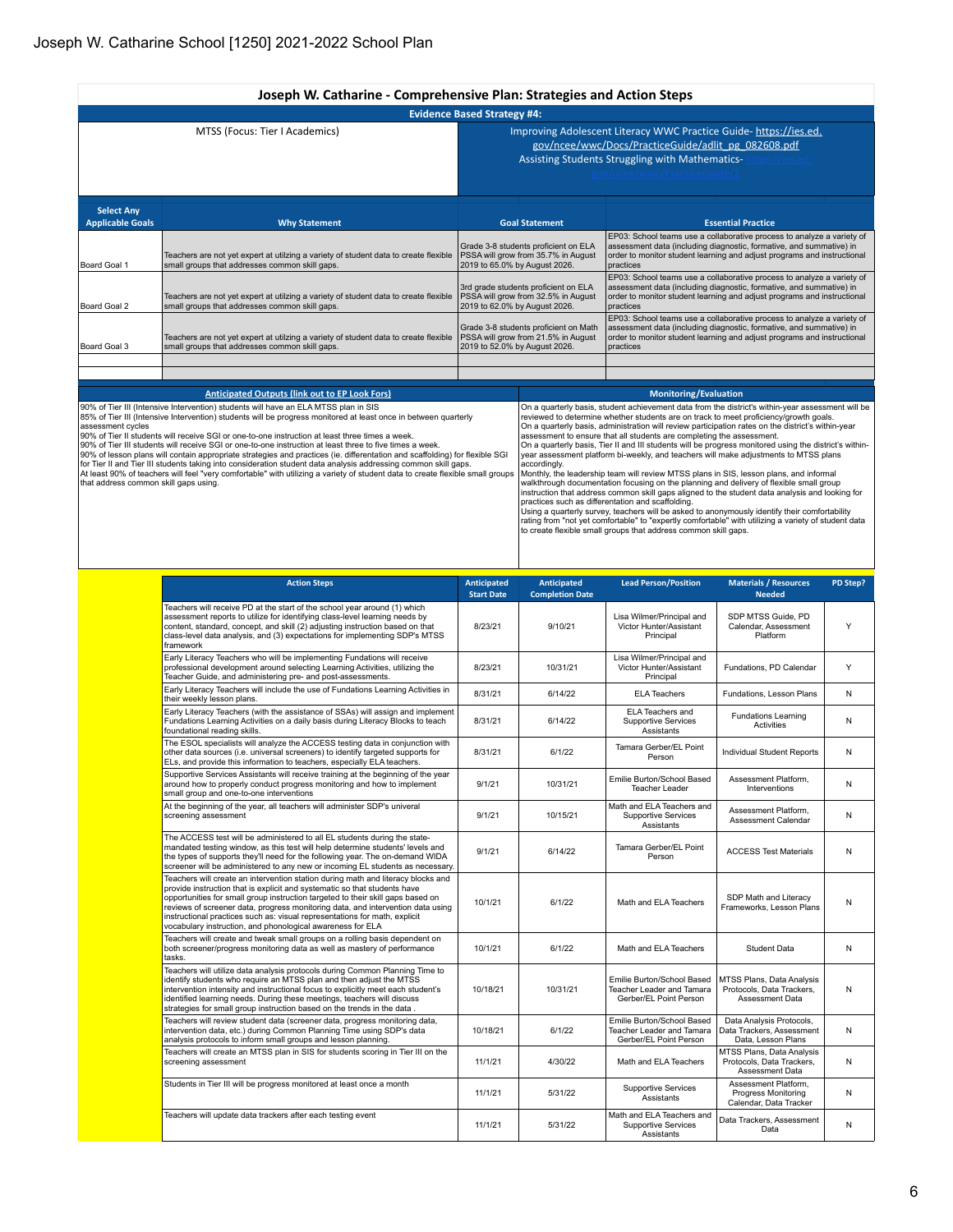## Joseph W. Catharine School [1250] 2021-2022 School Plan

| SBTL and EL Point Person will review data trackers to ensure they are correctly<br>updated                                                                          | 11/1/21  | 4/30/22 | Emilie Burton/School Based<br>Teacher Leader and Tamara<br>Gerber/EL Point Person                                                                     | Data Trackers                                                                    | N |
|---------------------------------------------------------------------------------------------------------------------------------------------------------------------|----------|---------|-------------------------------------------------------------------------------------------------------------------------------------------------------|----------------------------------------------------------------------------------|---|
| Administration will monitor SIS to ensure that teachers are creating/updating<br>MTSS plans in SIS                                                                  | 11/1/21  | 4/30/22 | Lisa Wilmer/Principal and<br>Victor Hunter/Assistant<br>Principal                                                                                     | <b>MTSS Plans</b>                                                                | N |
| Instructional leadership team will review lesson plans to ensure that teachers<br>have planned for intervention opportunities/small group instruction               | 11/1/21  | 4/30/22 | Lisa Wilmer/Principal, Victor<br>Hunter/Assistant Principal,<br>Emilie Burton/School Based<br>Teacher Leader, and<br>Tamara Gerber/EL Point<br>Person | Lesson Plans                                                                     | N |
| Teachers will receive PD around how to utilze a variety of student data,<br>including Star data, to create flexible small groups that address common skill<br>gaps. | 11/1/21  | 4/30/22 | Lisa Wilmer/Principal, Victor<br>Hunter/Assistant Principal,<br>Emilie Burton/School Based<br>Teacher Leader, and<br>Tamara Gerber/EL Point<br>Person | Star Data, Formative<br><b>Assessment Data</b>                                   | N |
| ESOL Specialists will assist with weekly planning to ensure that lessons contain<br>proper scaffolding and differentiation for ELL students                         | 11/1/21  | 6/1/22  | Tamara Gerber/EL Point<br>Person                                                                                                                      | Individualized Learning<br>Plan, Lesson Plans                                    | N |
| MTSS plans will be updated in SIS after each testing event, whether it be<br>quarterly screening or progress monitoring                                             | 11/15/21 | 6/1/22  | Math and ELA Teachers                                                                                                                                 | MTSS Plans, Data Analysis<br>Protocols, Data Trackers,<br><b>Assessment Data</b> | N |
| SDP's within-year assessments will be administered quarterly to all students                                                                                        | 12/1/21  | 6/1/22  | Math and ELA Teachers and<br><b>Supportive Services</b><br>Assistants                                                                                 | Assessment Platform.<br>Assessment Calendar                                      | N |
| The completion of action steps and impact of the strategy will be monitored in<br>monthly and quarterly routines with the leadership team.                          | 11/1/21  | 5/31/22 | Lisa Wilmer/Principal and<br>Victor Hunter/Assistant<br>Principal                                                                                     | School Plan, Routines<br>Agenda                                                  | N |